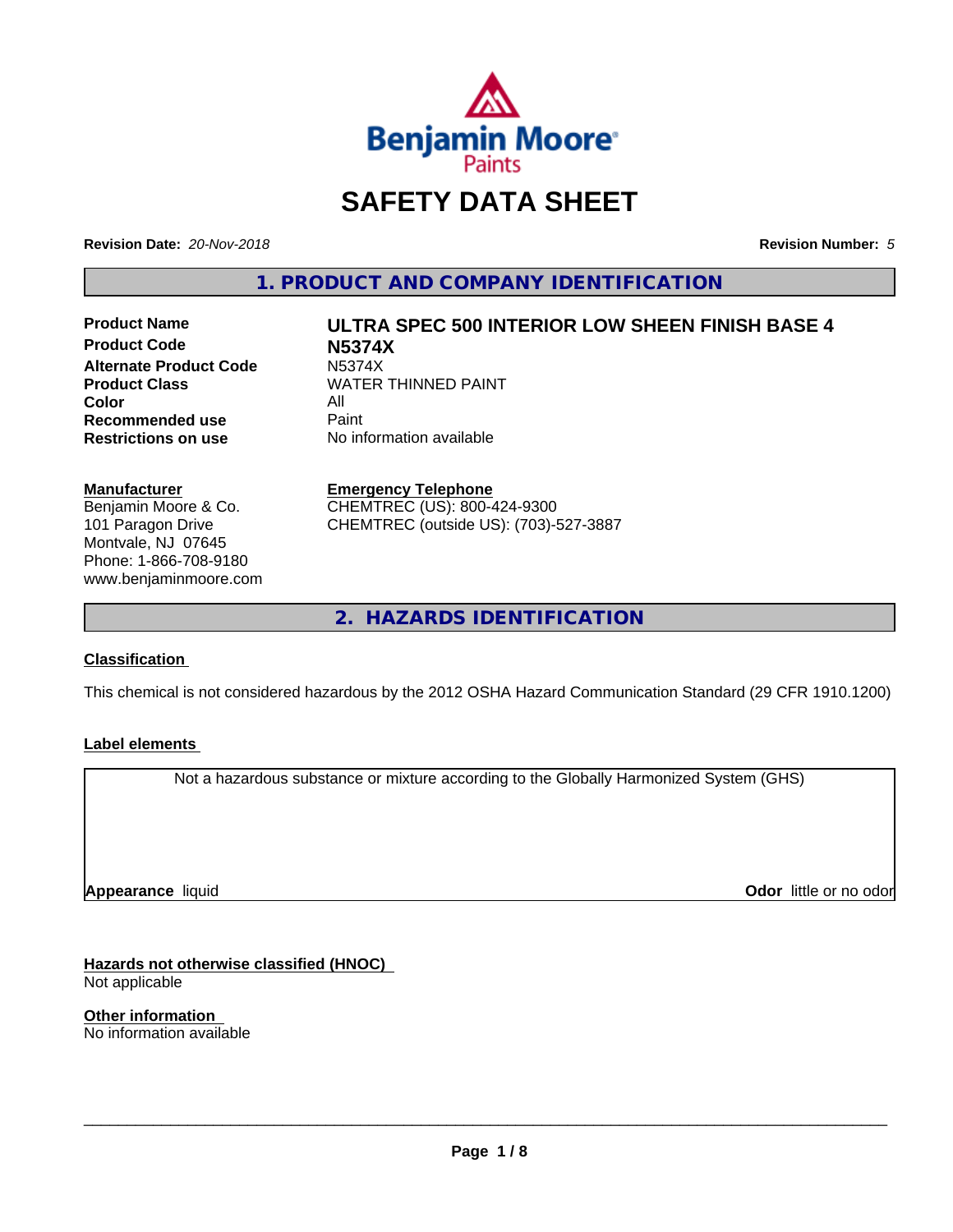# **3. COMPOSITION INFORMATION ON COMPONENTS**

| <b>Chemical name</b> | <b>CAS No.</b>                  | - 04<br><br>veight<br>- 70 |
|----------------------|---------------------------------|----------------------------|
| Limestone            | $\sim$<br>131<br>$\sim$<br>∵-סס | ~~<br><u>Lv</u>            |
| calcined<br>Kaolin,  | −14-4-0، ِ<br>ັ                 |                            |

| 4. FIRST AID MEASURES                                                                                                           |
|---------------------------------------------------------------------------------------------------------------------------------|
| <b>General Advice</b><br>No hazards which require special first aid measures.                                                   |
| <b>Eye Contact</b><br>Rinse thoroughly with plenty of water for at least 15 minutes and consult a<br>physician.                 |
| Wash off immediately with soap and plenty of water while removing all<br><b>Skin Contact</b><br>contaminated clothes and shoes. |
| Move to fresh air. If symptoms persist, call a physician.<br><b>Inhalation</b>                                                  |
| Ingestion<br>Clean mouth with water and afterwards drink plenty of water. Consult a physician<br>if necessary.                  |
| None known.<br><b>Most Important</b><br><b>Symptoms/Effects</b>                                                                 |
| <b>Notes To Physician</b><br>Treat symptomatically.                                                                             |

**5. FIRE-FIGHTING MEASURES**

| <b>Suitable Extinguishing Media</b>                                              | Use extinguishing measures that are appropriate to local<br>circumstances and the surrounding environment.                                   |
|----------------------------------------------------------------------------------|----------------------------------------------------------------------------------------------------------------------------------------------|
| <b>Protective Equipment And Precautions For</b><br><b>Firefighters</b>           | As in any fire, wear self-contained breathing apparatus<br>pressure-demand, MSHA/NIOSH (approved or equivalent)<br>and full protective gear. |
| <b>Specific Hazards Arising From The Chemical</b>                                | Closed containers may rupture if exposed to fire or<br>extreme heat.                                                                         |
| <b>Sensitivity To Mechanical Impact</b>                                          | No.                                                                                                                                          |
| <b>Sensitivity To Static Discharge</b>                                           | No.                                                                                                                                          |
| <b>Flash Point Data</b><br>Flash Point (°F)<br>Flash Point (°C)<br><b>Method</b> | Not applicable<br>Not applicable<br>Not applicable                                                                                           |
| <b>Flammability Limits In Air</b>                                                |                                                                                                                                              |
| Lower flammability limit:<br><b>Upper flammability limit:</b>                    | Not applicable<br>Not applicable                                                                                                             |
|                                                                                  |                                                                                                                                              |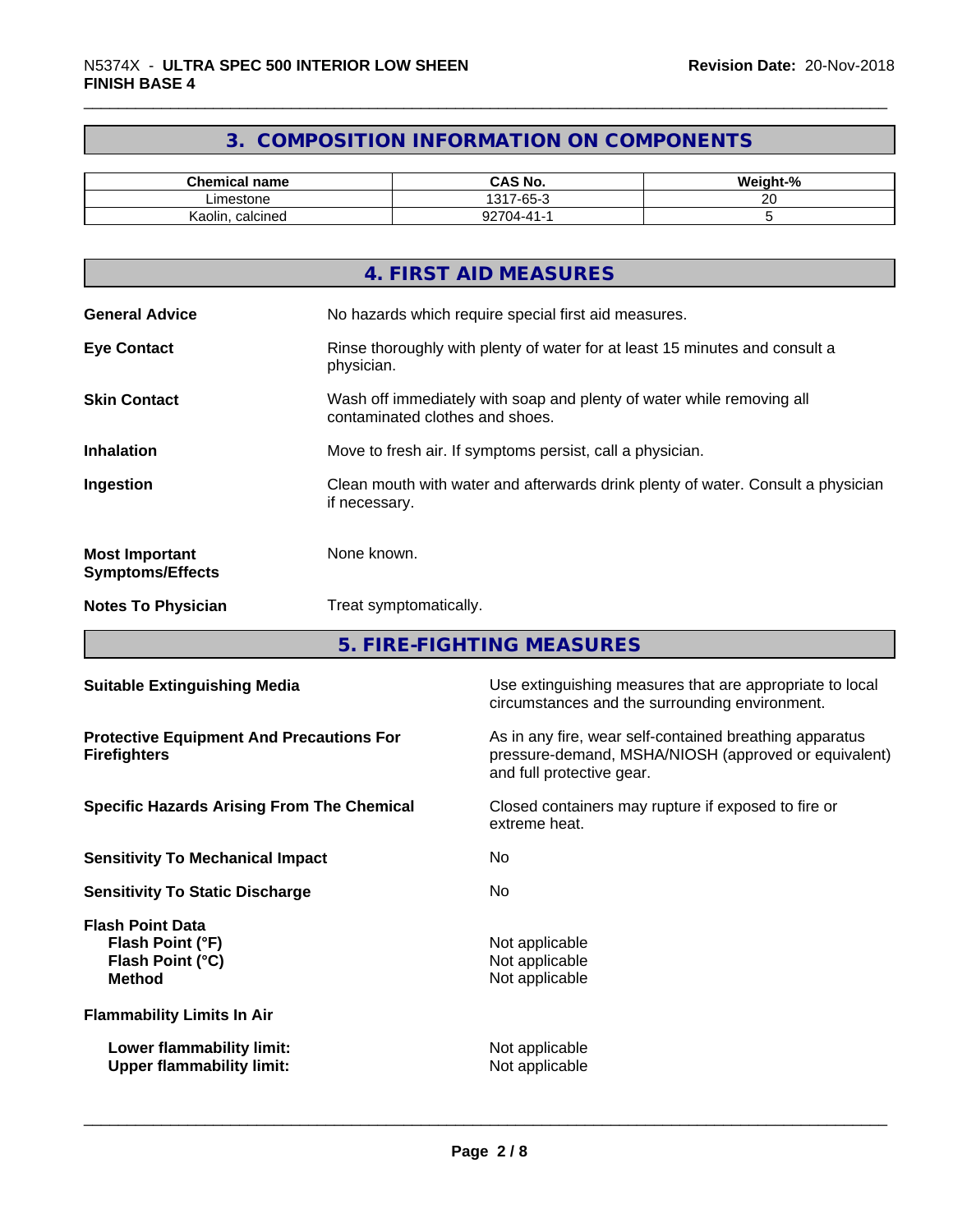| <u>NFPA</u>        | Health: 1 | <b>Flammability: 0</b> | <b>Instability: 0</b> | <b>Special: Not Applicable</b> |
|--------------------|-----------|------------------------|-----------------------|--------------------------------|
| <b>NFPA Legend</b> |           |                        |                       |                                |

#### 0 - Not Hazardous

- 1 Slightly
- 2 Moderate
- 3 High
- 4 Severe

*The ratings assigned are only suggested ratings, the contractor/employer has ultimate responsibilities for NFPA ratings where this system is used.*

*Additional information regarding the NFPA rating system is available from the National Fire Protection Agency (NFPA) at www.nfpa.org.*

### **6. ACCIDENTAL RELEASE MEASURES**

| <b>Personal Precautions</b>      | Avoid contact with skin, eyes and clothing. Ensure adequate ventilation.                                                                                                         |  |
|----------------------------------|----------------------------------------------------------------------------------------------------------------------------------------------------------------------------------|--|
| <b>Other Information</b>         | Prevent further leakage or spillage if safe to do so.                                                                                                                            |  |
| <b>Environmental precautions</b> | See Section 12 for additional Ecological Information.                                                                                                                            |  |
| <b>Methods for Cleaning Up</b>   | Soak up with inert absorbent material. Sweep up and shovel into suitable<br>containers for disposal.                                                                             |  |
|                                  | 7. HANDLING AND STORAGE                                                                                                                                                          |  |
| <b>Handling</b>                  | Avoid contact with skin, eyes and clothing. Avoid breathing vapors, spray mists or<br>sanding dust. In case of insufficient ventilation, wear suitable respiratory<br>equipment. |  |
| <b>Storage</b>                   | Keep container tightly closed. Keep out of the reach of children.                                                                                                                |  |
| <b>Incompatible Materials</b>    | No information available                                                                                                                                                         |  |

### **8. EXPOSURE CONTROLS/PERSONAL PROTECTION**

#### **Exposure Limits**

| <b>Chemical name</b> | <b>ACGIH TLV</b> | <b>OSHA PEL</b>                    |
|----------------------|------------------|------------------------------------|
| Limestone<br>.       | N/E              | <b>TWA</b><br>⊤ma/m∘ -             |
|                      |                  | TWA<br>ີວ mg/m <sup>∢</sup><br>. . |

#### **Legend**

ACGIH - American Conference of Governmental Industrial Hygienists Exposure Limits OSHA - Occupational Safety & Health Administration Exposure Limits N/E - Not Established

**Engineering Measures** Ensure adequate ventilation, especially in confined areas.

#### **Personal Protective Equipment**

| <b>Eye/Face Protection</b>    | Safety glasses with side-shields.                                        |
|-------------------------------|--------------------------------------------------------------------------|
| <b>Skin Protection</b>        | Protective gloves and impervious clothing.                               |
| <b>Respiratory Protection</b> | In case of insufficient ventilation wear suitable respiratory equipment. |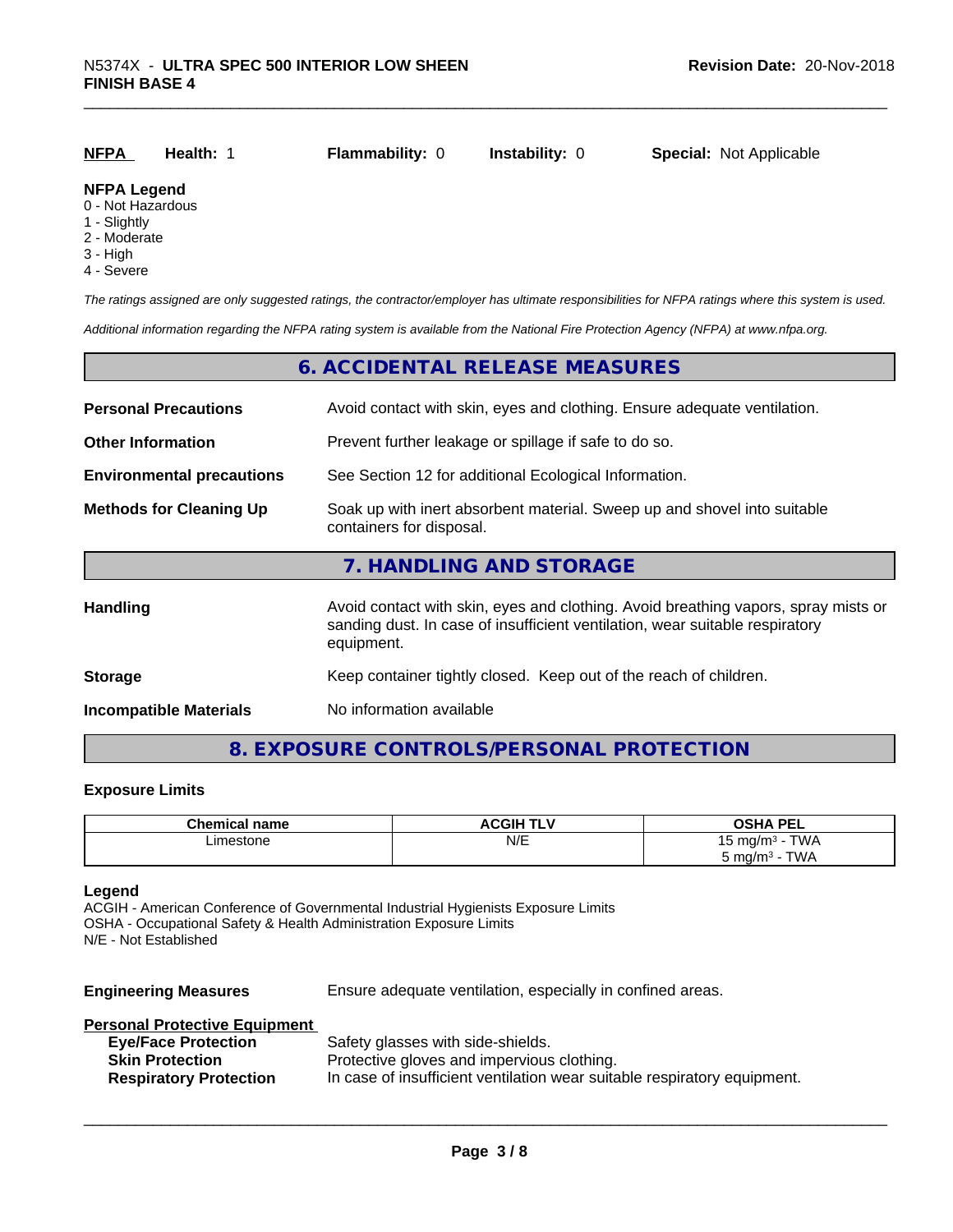**Hygiene Measures** Avoid contact with skin, eyes and clothing. Remove and wash contaminated clothing before re-use. Wash thoroughly after handling.

# **9. PHYSICAL AND CHEMICAL PROPERTIES**

**Appearance** liquid **Odor** little or no odor **Odor Threshold**<br> **Density (Ibs/gal)**<br> **Density (Ibs/gal)**<br>
2.9 - 10.3 **Density (lbs/gal) Specific Gravity** 1.18 - 1.23 **pH** No information available **Viscosity (cps)** No information available in the Viscosity (cps) **Solubility(ies)** No information available **Water solubility Mater Solubility**<br> **Evaporation Rate** Mate No information available **Vapor pressure @20 °C (kPa)** No information available **Vapor density Vapor density No information available Wt. % Solids** 45 - 55 **Vol. % Solids** 35 - 45 Wt. % Volatiles **Vol. % Volatiles** 55 - 65 **VOC Regulatory Limit (g/L)** 0 **Boiling Point (°F)** 212 **Boiling Point (°C)** 100 **Freezing Point (°F)** 32 **Freezing Point (°C)** 0 **Flash Point (°F)**<br> **Flash Point (°C)**<br> **Flash Point (°C)**<br> **C Flash Point (°C) Method** Not applicable **Flammability (solid, gas)** Not applicable<br> **Upper flammability limit:** Not applicable<br>
Not applicable **Upper flammability limit:**<br> **Lower flammability limit:**<br>
Not applicable<br>
Not applicable **Lower flammability limit:**<br> **Autoianition Temperature (°F)**<br>
Mo information available **Autoignition Temperature (°F)**<br> **Autoignition Temperature (°C)**<br> **Autoignition Temperature (°C)**<br>
Mo information available **Autoignition Temperature (°C) Decomposition Temperature (°F)** No information available **Decomposition Temperature (°C)**<br> **Partition coefficient**<br> **Partition coefficient**<br> **No** information available

**Evaporation Rate** No information available **No information available** 

# **10. STABILITY AND REACTIVITY**

| <b>Reactivity</b>                         | Not Applicable                           |
|-------------------------------------------|------------------------------------------|
| <b>Chemical Stability</b>                 | Stable under normal conditions.          |
| <b>Conditions to avoid</b>                | Prevent from freezing.                   |
| <b>Incompatible Materials</b>             | No materials to be especially mentioned. |
| <b>Hazardous Decomposition Products</b>   | None under normal use.                   |
| <b>Possibility of hazardous reactions</b> | None under normal conditions of use.     |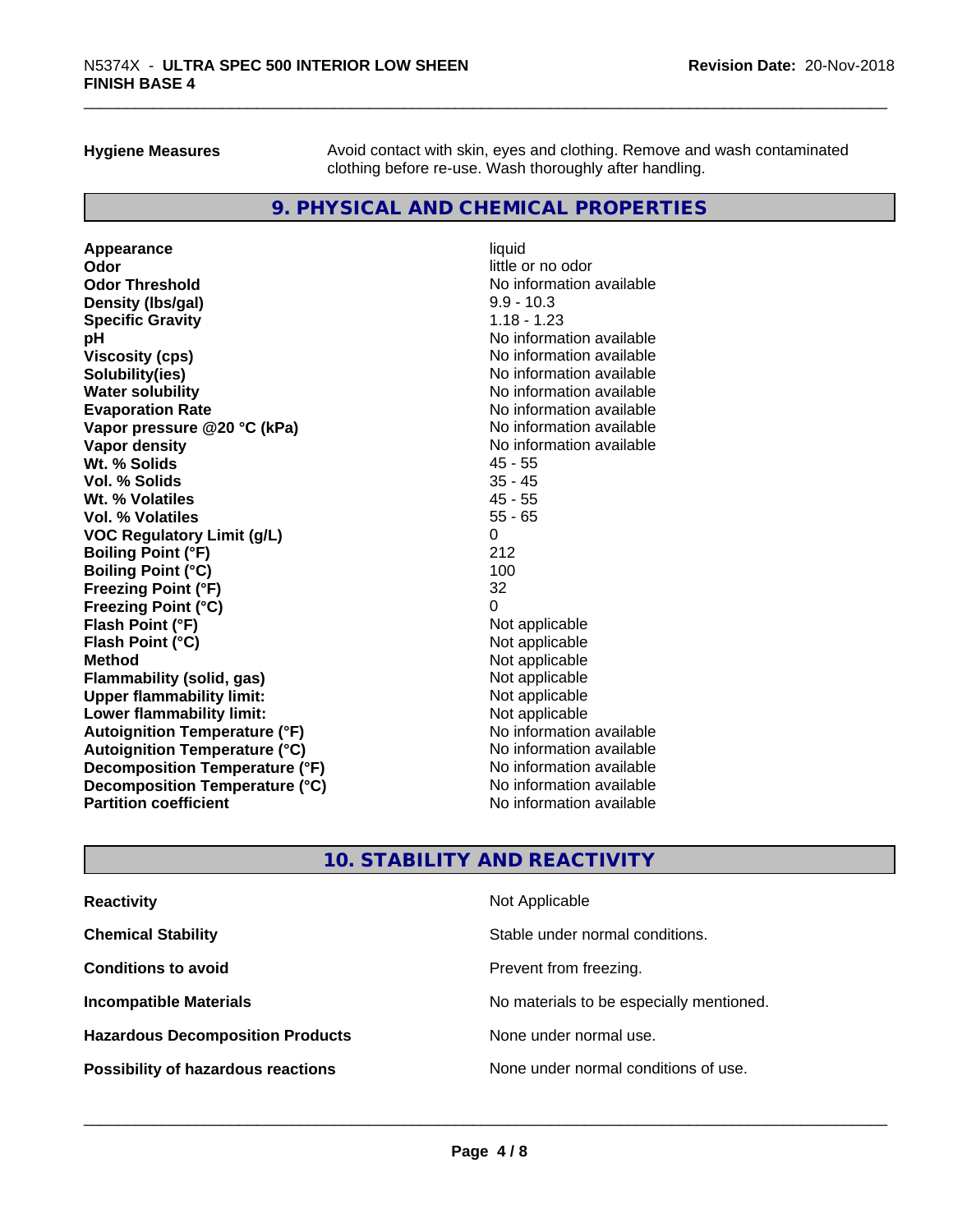# **11. TOXICOLOGICAL INFORMATION**

| <b>Product Information</b>                                                                                                                                                                                                                                                                                                                                   |                                                                                                                                                                                                                                                                                                                                                                                                                                                                 |
|--------------------------------------------------------------------------------------------------------------------------------------------------------------------------------------------------------------------------------------------------------------------------------------------------------------------------------------------------------------|-----------------------------------------------------------------------------------------------------------------------------------------------------------------------------------------------------------------------------------------------------------------------------------------------------------------------------------------------------------------------------------------------------------------------------------------------------------------|
| Information on likely routes of exposure                                                                                                                                                                                                                                                                                                                     |                                                                                                                                                                                                                                                                                                                                                                                                                                                                 |
| <b>Principal Routes of Exposure</b>                                                                                                                                                                                                                                                                                                                          | Eye contact, skin contact and inhalation.                                                                                                                                                                                                                                                                                                                                                                                                                       |
| <b>Acute Toxicity</b>                                                                                                                                                                                                                                                                                                                                        |                                                                                                                                                                                                                                                                                                                                                                                                                                                                 |
| <b>Product Information</b>                                                                                                                                                                                                                                                                                                                                   | No information available                                                                                                                                                                                                                                                                                                                                                                                                                                        |
|                                                                                                                                                                                                                                                                                                                                                              | Symptoms related to the physical, chemical and toxicological characteristics                                                                                                                                                                                                                                                                                                                                                                                    |
| <b>Symptoms</b>                                                                                                                                                                                                                                                                                                                                              | No information available                                                                                                                                                                                                                                                                                                                                                                                                                                        |
|                                                                                                                                                                                                                                                                                                                                                              | Delayed and immediate effects as well as chronic effects from short and long-term exposure                                                                                                                                                                                                                                                                                                                                                                      |
| Eye contact<br><b>Skin contact</b><br><b>Inhalation</b>                                                                                                                                                                                                                                                                                                      | May cause slight irritation.<br>Substance may cause slight skin irritation. Prolonged or repeated contact may dry<br>skin and cause irritation.<br>May cause irritation of respiratory tract.                                                                                                                                                                                                                                                                   |
| Ingestion<br><b>Sensitization</b><br><b>Neurological Effects</b><br><b>Mutagenic Effects</b><br><b>Reproductive Effects</b><br><b>Developmental Effects</b><br><b>Target organ effects</b><br><b>STOT - single exposure</b><br><b>STOT - repeated exposure</b><br>Other adverse effects<br><b>Aspiration Hazard</b><br><b>Numerical measures of toxicity</b> | Ingestion may cause gastrointestinal irritation, nausea, vomiting and diarrhea.<br>No information available<br>No information available.<br>No information available.<br>No information available.<br>No information available.<br>No information available.<br>No information available.<br>No information available.<br>No information available.<br>No information available<br>The following values are calculated based on chapter 3.1 of the GHS document |
| <b>ATEmix (oral)</b>                                                                                                                                                                                                                                                                                                                                         | 67583 mg/kg                                                                                                                                                                                                                                                                                                                                                                                                                                                     |
| <b>Component Information</b>                                                                                                                                                                                                                                                                                                                                 |                                                                                                                                                                                                                                                                                                                                                                                                                                                                 |
| Carcinogenicity                                                                                                                                                                                                                                                                                                                                              | There are no known carcinogenic chemicals in this product above reportable levels.                                                                                                                                                                                                                                                                                                                                                                              |
| Legend<br>IARC - International Agency for Research on Cancer<br>NTP - National Toxicity Program<br>OSHA - Occupational Safety & Health Administration                                                                                                                                                                                                        |                                                                                                                                                                                                                                                                                                                                                                                                                                                                 |
|                                                                                                                                                                                                                                                                                                                                                              | 12. ECOLOGICAL INFORMATION                                                                                                                                                                                                                                                                                                                                                                                                                                      |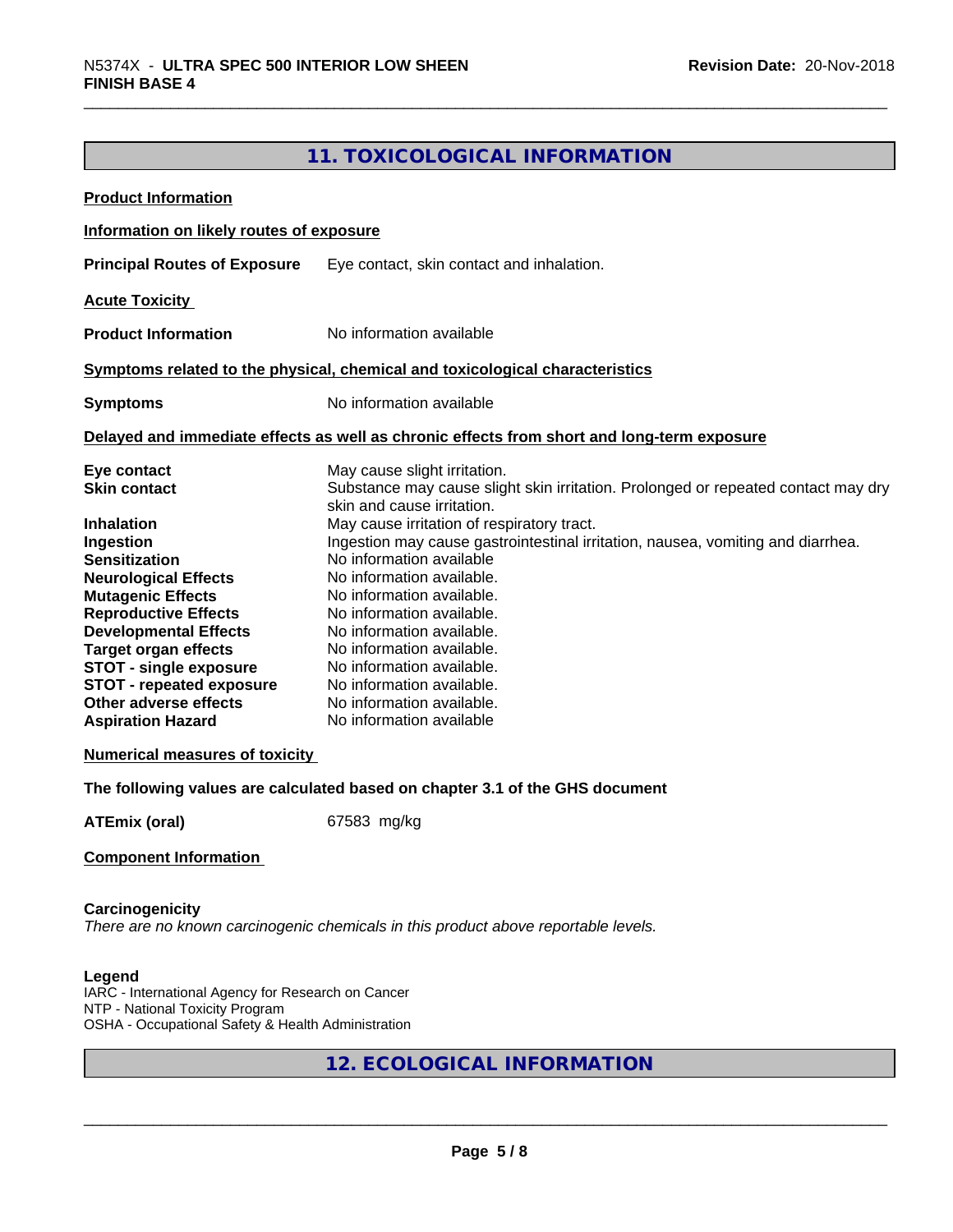# **Ecotoxicity Effects**

The environmental impact of this product has not been fully investigated.

#### **Product Information**

#### **Acute Toxicity to Fish**

No information available

#### **Acute Toxicity to Aquatic Invertebrates**

No information available

#### **Acute Toxicity to Aquatic Plants**

No information available

#### **Persistence / Degradability**

No information available.

#### **Bioaccumulation**

No information available.

#### **Mobility in Environmental Media**

No information available.

#### **Ozone**

No information available

#### **Component Information**

#### **Acute Toxicity to Fish**

No information available

#### **Acute Toxicity to Aquatic Invertebrates**

No information available

### **Acute Toxicity to Aquatic Plants**

No information available

|                              | 13. DISPOSAL CONSIDERATIONS                                                                                                                                                                                               |
|------------------------------|---------------------------------------------------------------------------------------------------------------------------------------------------------------------------------------------------------------------------|
| <b>Waste Disposal Method</b> | Dispose of in accordance with federal, state, and local regulations. Local<br>requirements may vary, consult your sanitation department or state-designated<br>environmental protection agency for more disposal options. |
|                              | 14. TRANSPORT INFORMATION                                                                                                                                                                                                 |
| <b>DOT</b>                   | Not regulated                                                                                                                                                                                                             |
| <b>ICAO / IATA</b>           | Not regulated                                                                                                                                                                                                             |
|                              |                                                                                                                                                                                                                           |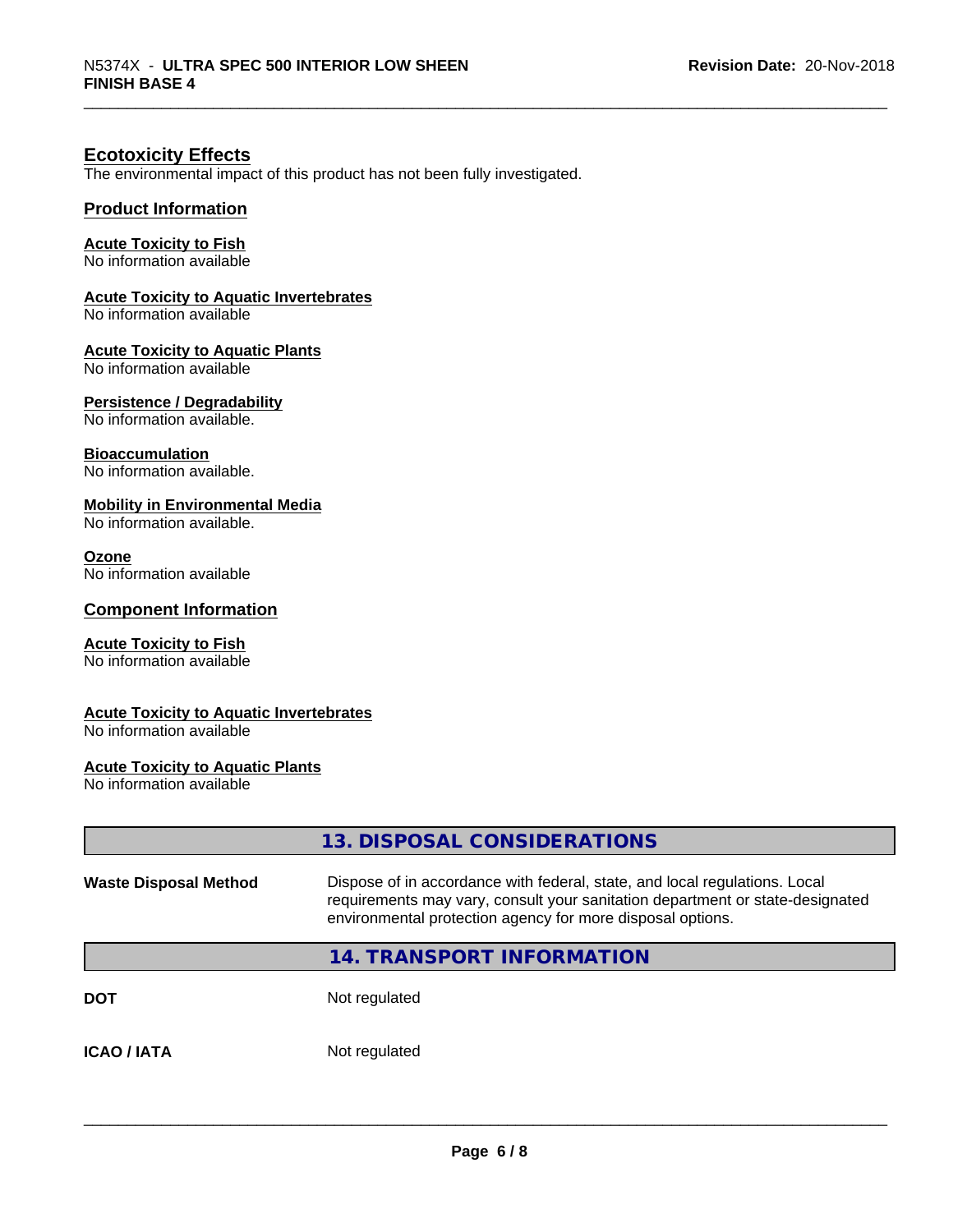**IMDG / IMO** Not regulated

## **15. REGULATORY INFORMATION**

## **International Inventories**

| <b>TSCA: United States</b> | Yes - All components are listed or exempt. |
|----------------------------|--------------------------------------------|
| <b>DSL: Canada</b>         | Yes - All components are listed or exempt. |

# **Federal Regulations**

#### **SARA 311/312 hazardous categorization**

| Acute health hazard               | No. |
|-----------------------------------|-----|
| Chronic Health Hazard             | Nο  |
| Fire hazard                       | No. |
| Sudden release of pressure hazard | Nο  |
| Reactive Hazard                   | Nο  |

#### **SARA 313**

Section 313 of Title III of the Superfund Amendments and Reauthorization Act of 1986 (SARA). This product contains a chemical or chemicals which are subject to the reporting requirements of the Act and Title 40 of the Code of Federal Regulations, Part 372:

*None*

#### **Clean Air Act,Section 112 Hazardous Air Pollutants (HAPs) (see 40 CFR 61)**

This product contains the following HAPs:

*None*

# **US State Regulations**

#### **California Proposition 65**

**AVIMARNING:** Cancer and Reproductive Harm– www.P65warnings.ca.gov

#### **State Right-to-Know**

| Chem<br>$- - - -$<br>$- -$<br>name | <b>IVI</b> a<br>---<br>. | $\cdots$<br>Ne)<br><br>-- | ---------<br>ш |
|------------------------------------|--------------------------|---------------------------|----------------|
| .ım<br>ינורי                       |                          |                           |                |

**Legend**

X - Listed

# **16. OTHER INFORMATION**